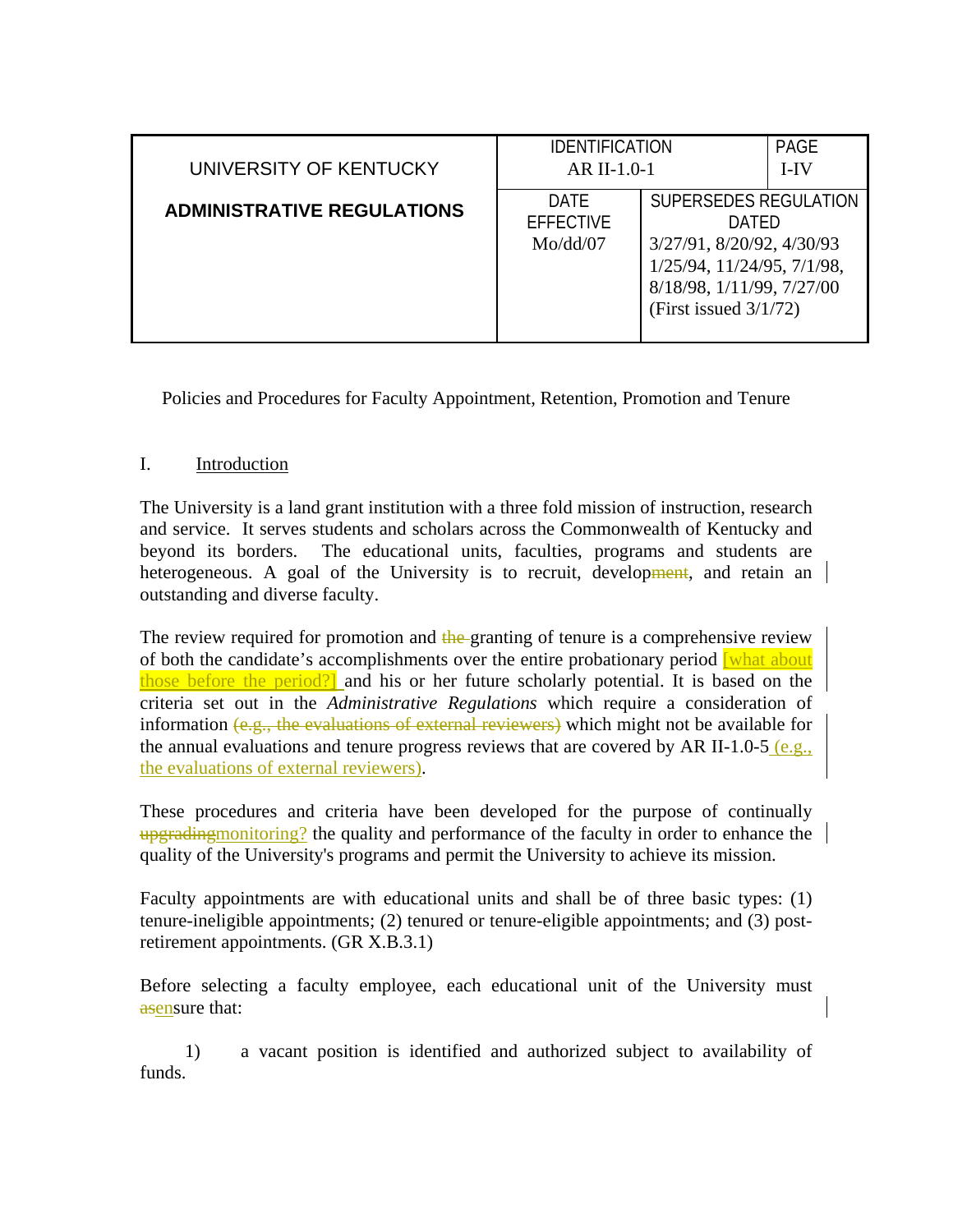- 2) the position is described, including minimum requirements.
- 3) the position is announced **orand** advertised.
	- 4) a screening process to select one or more finalists is utilized.
	- 5) for finalists, employment and personal history inquiries are conducted.
	- 6) one or more finalists are interviewed.
	- 7) a recommendation for appointment is made, or, in the event that no recommendation is made; the search is re-opened or terminated.

8) the candidate selected is offered the position. **Not necessarily.** Unit can select but dean can decide not to offer.]

All Aapplicable *Governing Regulations* and *Administrative Regulations* for appointments must be followed.

#### II. Source of Procedures and Criteria for Appointment and Advancement

#### A. Procedures

The procedures to be used in each educational unit for preparing recommendations for appointment, retention, promotion, and/or granting of tenure shall be those established by the University, the college and the faculty of the educational unit. (GR VII.B.5). The University procedures are those established in the *Governing Regulations*, the *Administrative Regulations* and as may be further elaborated by the Provost. Procedures at the level of the college, in addition to those prescribed here, may be established by the Dean in consultation with the college faculty (GR VII.A.4). Additional procedures at the unit level are established jointly by the educational unit administrator and the faculty of the concerned educational unit (GR VII.A.6).

#### B. Criteria and Evidences of Activity

1. The University-level criteria and evidences of activity to be used in evaluations for appointment, retention, promotion or tenure for the various faculty title series are specified in various sections of the *Administrative Regulations* as indicated below:

- a) Regular Title Series see AR II-1.0-1.Page? V
- b) Extension Title Series see AR II-1.0-1.VI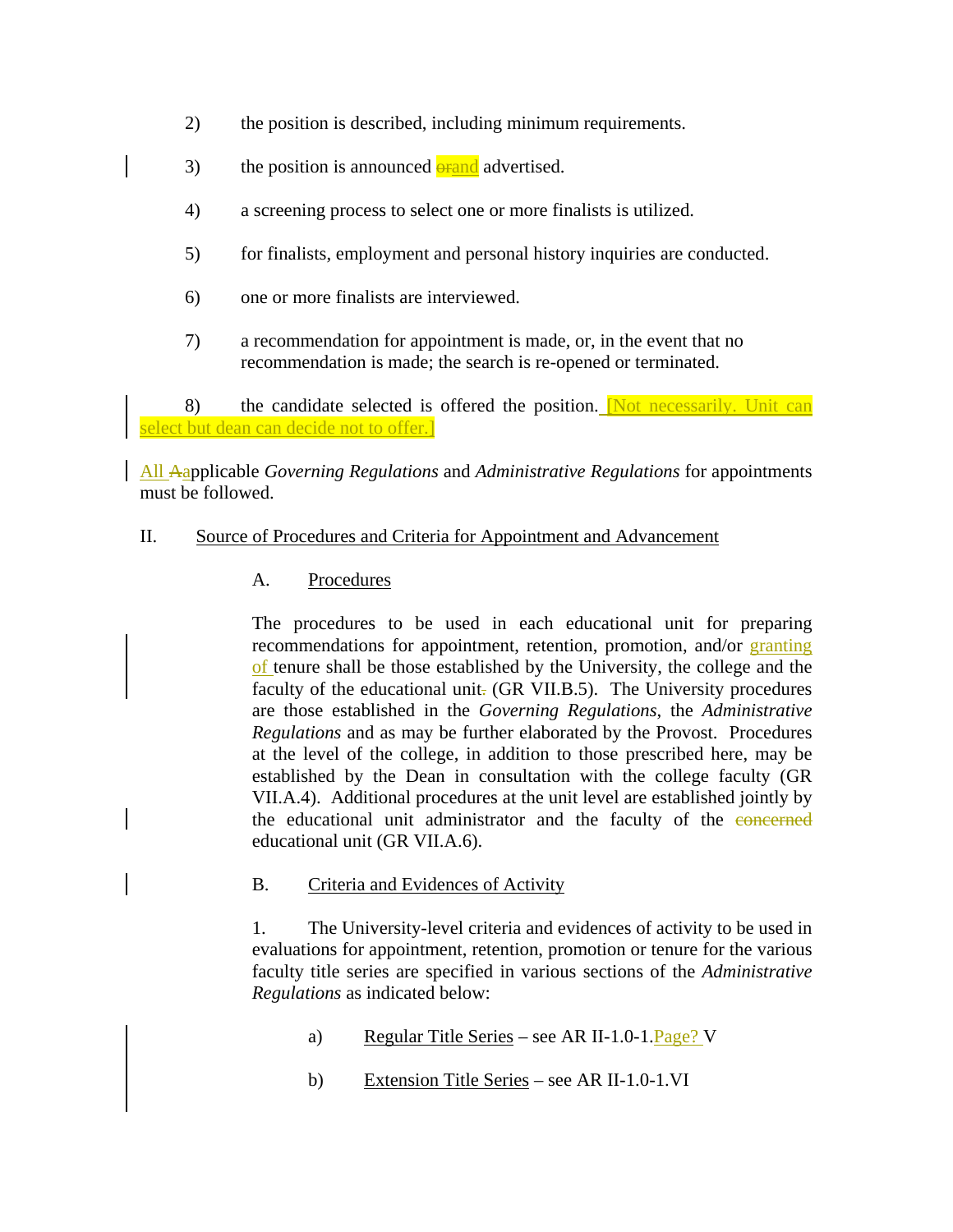- c) Special Title Series see AR II-1.0-1.VII
- d) Research Title Series see AR II-1.0-1.VIII
- e) Clinical Title Series see AR II-1.0-1.IX
- f) Librarian Title Series see AR II-1.0-1.X
- g) Adjunct Title Series see AR II-1.0-1.XI
- h) Emeritus Faculty see sub-section (n) below

i) Voluntary Title Series – Criteria for academic ranks of voluntary faculty shall be approved by the Provost (see AR II-1.0- 1 Page XX)

j) Lecturer Series – Unit criteria and evidences, and procedures for appointment, reappointment, promotion, and merit review of Lecturers shall be established by those educational units that employ full-time Lecturers. These unit-level criteria and evidences shall be submitted to the dean of the college for approval. (GR VII.A.6 and AR II-1.0-1 Page YY)

k) Joint Appointments – The constituent appointments relating to a joint appointment may be processed simultaneously or at different times; however, each appointment, retention or promotion recommendation should be processed independently and considered on its own merits. An individual's academic rank, though usually the same, may differ in the constituent appointments.

l) Faculty Employees at Veterans Affairs and Other Similarly Affiliated Hospitals – UK faculty employeeshealth professionals [otherwise recursive] whose total efforts are in instruction, research and/or patient care programs shall be considered regular, full-time faculty employees of the University of Kentucky, with all rights and privileges of such faculty as described in the *Governing Regulations* even if their salaries are paid or reimbursed (partially or totally) by the Veterans Affairs or similarly approved hospitals or agencies (e.g., Cardinal Hill, Shriners, and Charter Ridge), as those hospitals and agencies are recommended by the EVPHA (in consultation with appropriate deans) to and approved by the President for approval. The yse faculty employees shall be subject to the same administrative policies and procedures which that apply to regular full-time faculty. Salary funding arrangements shall be defined by contract.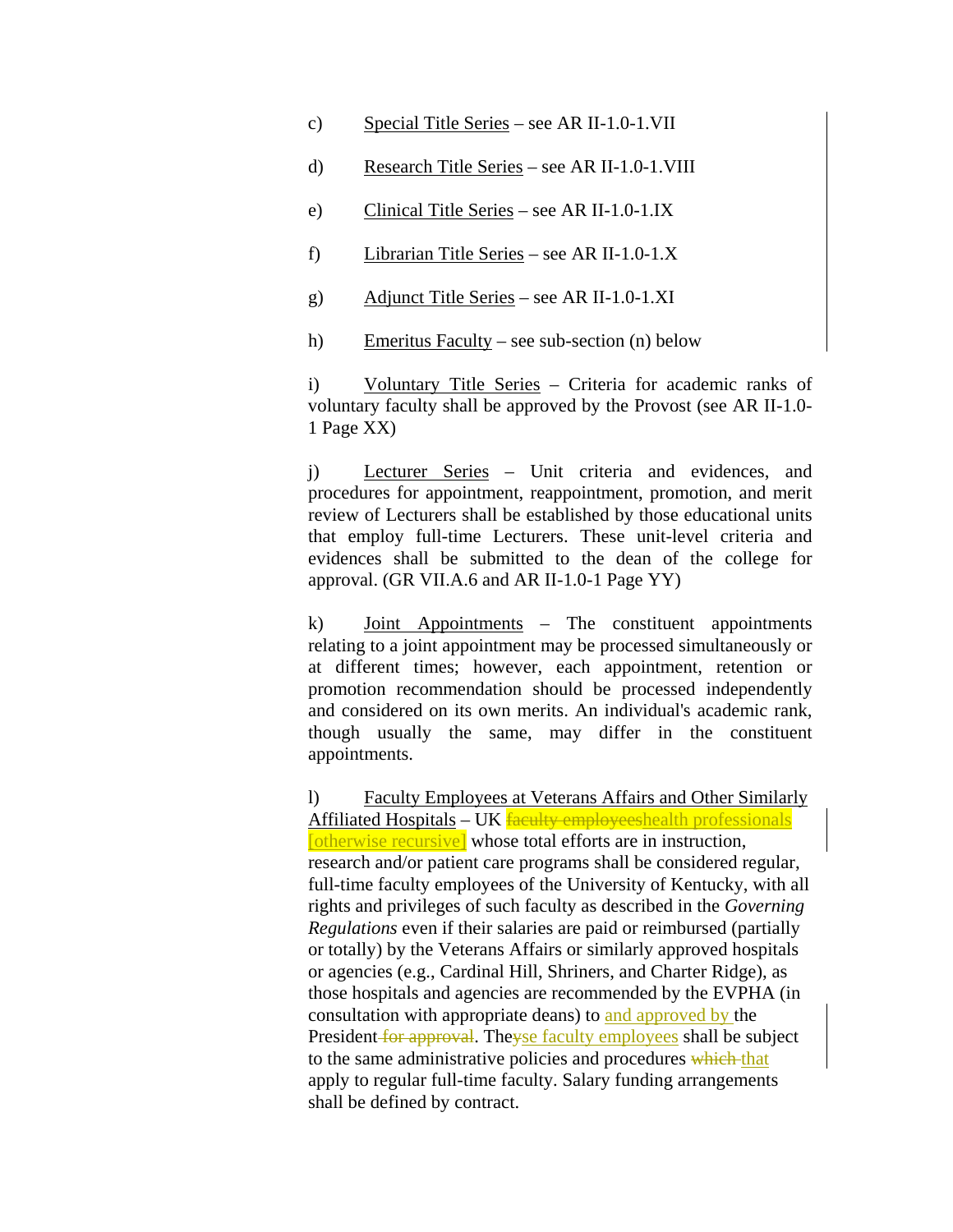m) Named Professorships – Individuals appointed to named professorships shall meet all criteria for the rank of Professor and shall have acquired national recognition for excellence in instruction, research or service in their disciplines. While normally reserved for exceptional professors, with the approval of the **Provost** a named professorship may be granted to an exceptional associate professor. Each named professorship will provide specifically identified resources for program support of a professor, and it is ordinarily expected that a significant portion of the compensation and program support allocations will come from endowment income or extramural gifts (see Section E.2. of AR II-1.2-3, "Policies Governing Private Funding of Academic Positions"). In exceptional circumstances (e.g., the recruitment or retention of a member of the National Academy of Sciences) named professorships may be submitted by the President to the Board of Trustees for approval for which funding may derive from revenue sources other than endowment income or extramural gifts. [This implies only these would be submitted to the Board.]

n) Emeritus Faculty why is this under Criteria and Evidences of Activity?<sup>]</sup> - Upon retirement, tenured faculty members shall retain their titles with the designation of "emeritus" (e.g., Professor Emeritus) and are entitled to the following rights and privileges: to be included in faculty lists in University bulletins and, upon request, to be provided a mailbox in the appropriate department; to be assigned office and/or laboratory space and furnished supplies for creative work (upon request, subject to availability and approval of the concerned educational unit); to have faculty library and email privileges; to apply for Research Committee *is there such a committee*? grants and publication subsidies; to receive University identification cards; to receive parking privileges as specified in University Parking Regulations; to attend, without voting privileges, meetings of the University Senate; to participate, upon invitation, as non--voting members of departmental or college faculties; to use University recreational facilities upon presentation of suitable identification and following applicable rules [what if there is a fee?]; to purchase tickets to athletic events with previous [what does this mean? Does this mean they keep their season's ticket as Emeritus as long as they want?] priority status; to hold membership in the University of Kentucky Credit Union; to make purchases at the University Bookstore at the employee discount rate [do they get faculty ID cards?]; to participate in academic processions; to be appointed to represent the University at academic ceremonies at other institutions; to receive notices of University events; and to take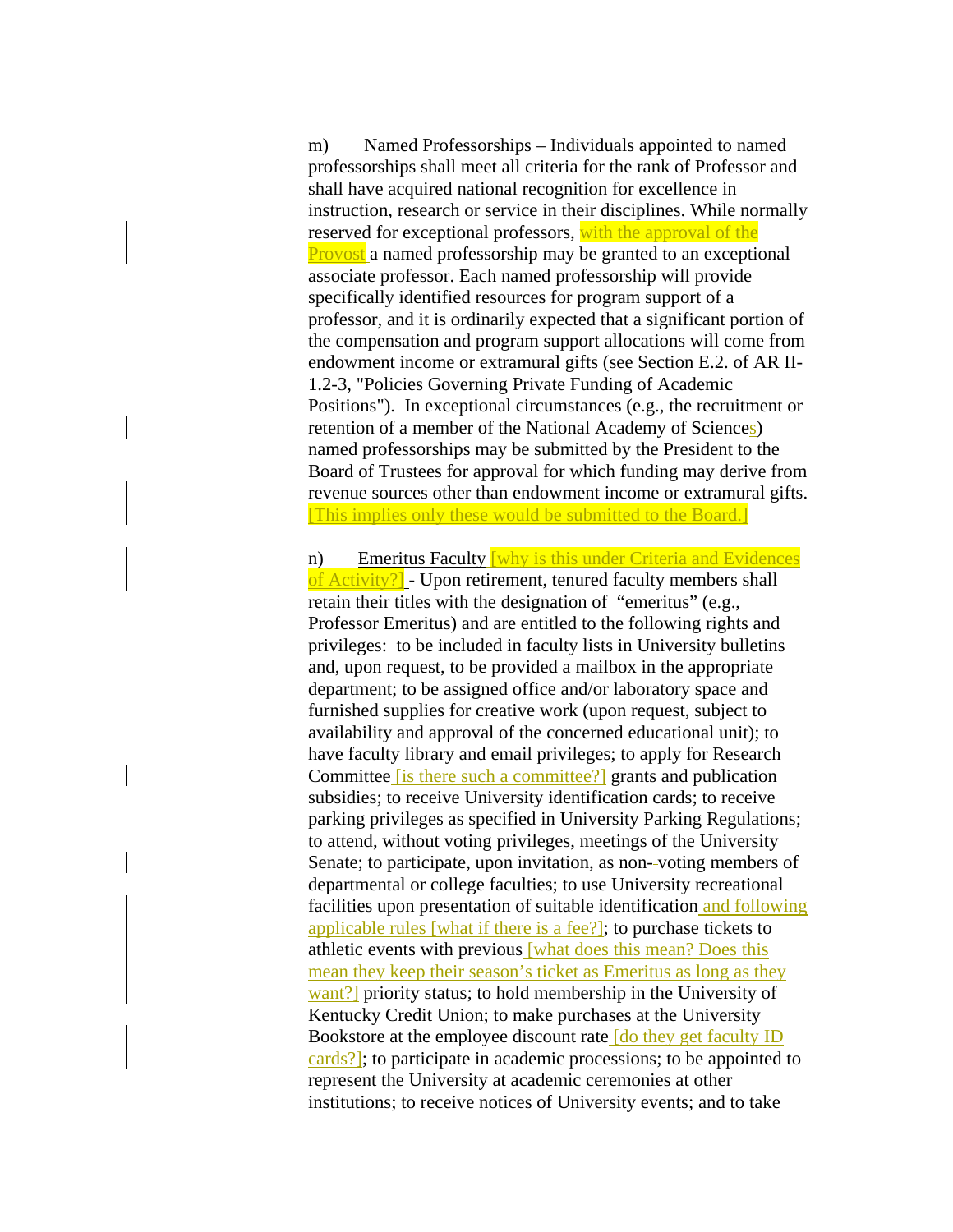part generally with the faculties in all social and ceremonial function of the University.

2. In addition to the above [e.g. Emeritus faculty part?], each unit faculty may develop written policy statements describing the evidences of activity in instruction, research and service **is CTS** clinical activity under teaching, service, or something lese?] that are appropriate to their field(s), for use in guiding evaluations for promotion and tenure. The departmental statement is operative in the unit upon approval by the dean  $\sqrt{\frac{\text{should this}}{\text{||}}}$ not be Provost?] (GR VII.A.6.c). If no such statements are approved for a unit, then only the specifications of the University -level regulations shall be used for evaluation.

## III. Procedural Steps Occurring at the Level of the Educational Unit

# A. Initiating the Review Process

1. Recommendations for initial appointment, reappointment, terminal reappointment, joint appointment, post-retirement appointment, nonrenewal of appointment, promotion and the granting of tenure, concerning faculty employees of any rank or title series, if appropriate [CTS does not get tenure, eg] shall be initiated by the unit administrator.

2. Reviews for promotion or granting of tenure must be completed in time for the affected faculty employee to be notified of the result in accordance with GR X.B.1(d). [why not mention it here?]

3. During the second year at the rank of Instructor, the individual must be considered for promotion or terminal reappointment effective in the third year, unless the individual requests in writing that such not to be doneconsidered and that because of the individual's has decidedsion to resign or is willingness to accept a terminal reappointment.

4. An assistant professor who is in the sixth or next-to-last year of a probationary period must be considered for promotion and tenure, unless the individual requests in writing that such consideration not be done because of the individual's decision to resign or willingness to accept a terminal reappointment.

5. An associate professor on appointment without tenure may be considered for tenure at any time prior to the next-to-last year of the stated probationary period. However, a tenure-eligible associate professor in the next-to-last year of a probationary period, or a professor in the first half of a one-year probationary period, must be considered for tenure at that respective specific time, unless the individual requests in writing that such not be done because of the individual's decision to resign or willingness to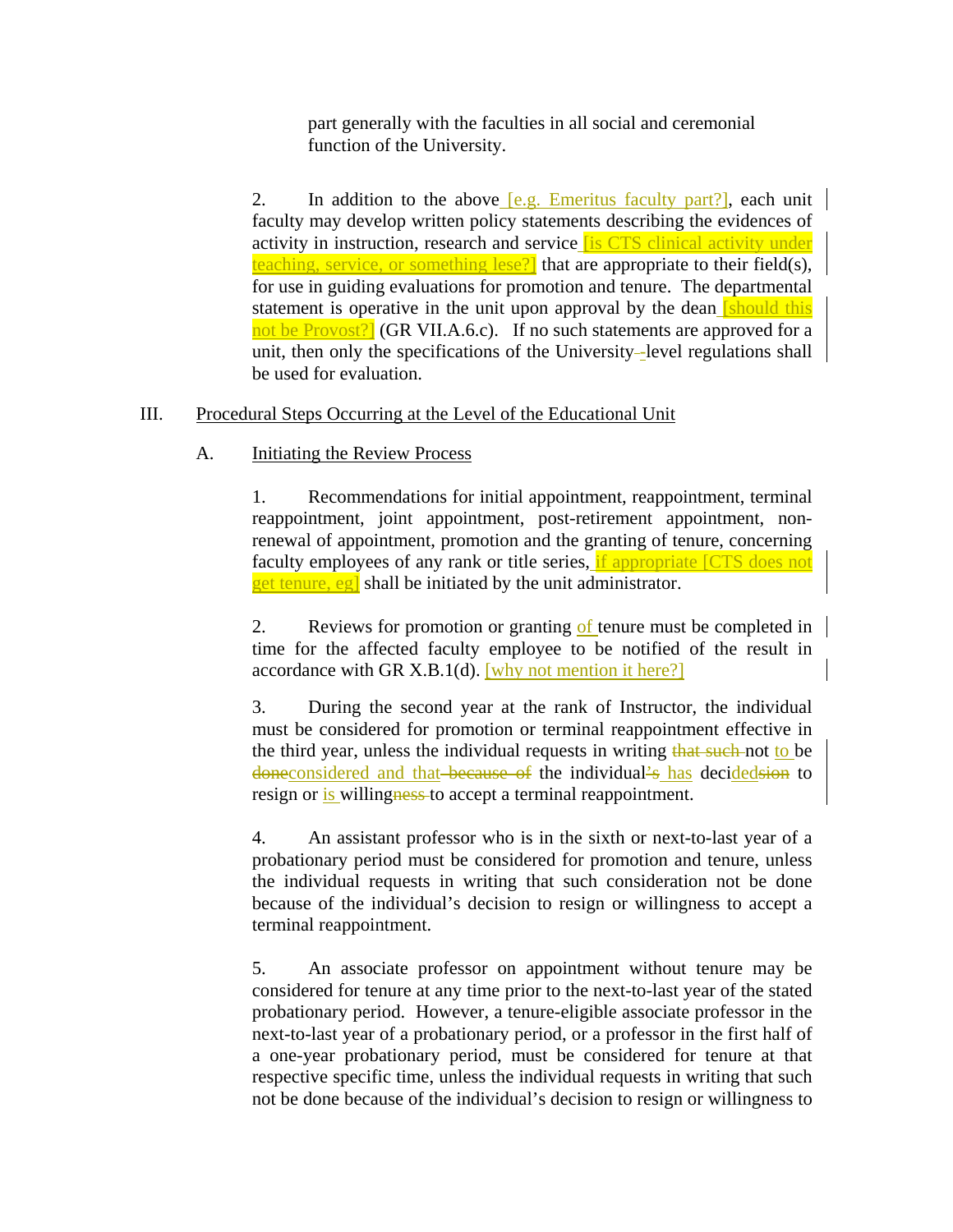accept, as applicable, a terminal reappointment or a notice of non-renewal of appointment.

#### B. Consultations Conducted by the Educational Unit Administrator

Individuals who have defined or assigned administrative roles and participate in the decision-making at or above the level of unit administrator shall not be involved as consulted faculty employees in the educational unit in which they hold an academic appointment.

#### C. Consultation with Applicants and New Faculty

1. Either before or at the time of interview  $\sqrt{why\ so\ soon?}$  of an individual for a faculty appointment, the unit administrator shall inform the individual about those parts of the *Governing Regulations* and the *Administrative Regulations* that deal with appointment, promotion and tenure and shall provide access to these regulations as requested. At the time anof the appointment is tendered, an individual shall be informed in general terms regarding criteria for academic ranks by the educational unit administrator (AR II-1.0-1).

2. The educational unit administrator shall inform each new faculty employee (within one month of the beginning of his or hertheir employment) of the existence and locations of the following University documents: (a) the *Governing Regulations*; (b) the *Administrative Regulations*; (c) *the University Senate Rules*, in particular the Faculty Code; (d) the rules and procedures of his or hertheir college; (e) the rules and procedures of his or hertheir educational unit; and (f) the *Student Rights and Responsibilities*. Access to any of these documents shall be provided by the unit administrator as requested.

D. Consultation with the Faculty Candidate for Promotion or Tenure

Prior to the initiation of a recommendation concerning tenure for an individual during next-to-last-year of a probationary period, the educational unit administrator shall consult with the faculty employee as to whether the individual waives the exercise <u>[why "waive", why "exercise"? why even codify this asking?</u> it is one thing to mention that the faculty member can ask not to be considered but it is another thing to require that the chair ask the same thing. and thereby stops the consideration. Any such waiver must be in writing to the dean and the dean will offer the individual a terminal reappointment. An assistant or associate professor with tenure whose promotion to a higher rank has not been considered by an Academic Area Advisory Committee **[what about college of law that does** not use an area comm.?] for a period of six years may request such consideration by October September 1 of the seventh or a subsequent year. The educational unit administrator shall make the individual aware of the option to submit such a request.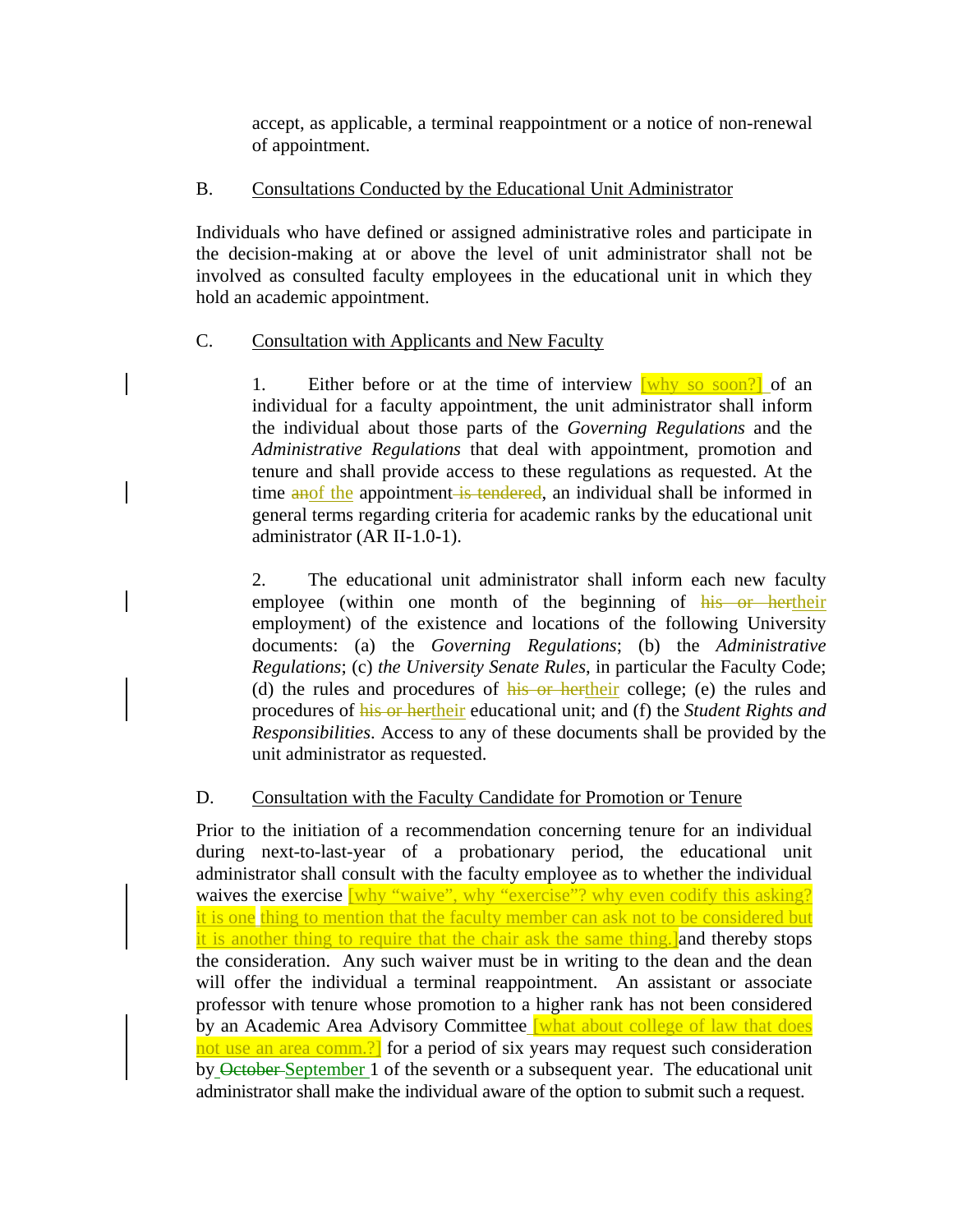#### E. Assembly of the Dossier and the Standard Personnel File

1. The educational unit administrator is responsible for the assembly of a dossier associated with a faculty personnel recommendation. The dossier is prepared from materials in the Standard Personnel File (see below) and additional materials supplied by the educational unit administrator and faculty employee. The dossier contents necessary for most faculty personnel actions other than annual **[or biannual]** faculty performance review are specified in Appendix II: Matrix of Required Components Concerning Faculty Personnel Recommendations. In the preparation of a joint appointment dossier, the unit administrator in the secondary department shall develop the dossier for the secondary appointment.

2. Written judgments or letters of reference obtained from consulted individuals internal or external to the unit shall be secured obtained through the request of the educational unit administrator. Letters of reference obtained from persons suggested by the individual being evaluated shall be identified as such in the dossier by the educational unit administrator.

3. Pursuant to Kentucky Revised Statutes KRS 61.878, the written judgments or letters of reference of persons consulted in connection with appointments, promotions, and tenure decisions are not confidential. Thus the writers shall not be given assurances of confidentiality.

4. There shall be one Standard Personnel File maintained for each faculty employee. The Standard Personnel File contains the Notice of Academic Appointment and Assignment, curriculum vitae, the teaching credentials certification form and, if appropriate, the teaching credentials justification form, and transcripts of academic work leading to advanced degrees. This personnel file also contains many of the crucial materials, particularly evaluation materials, needed for or taken from the dossier, which are defined below. The file contains Distributions of Effort, faculty merit or other evaluation reports, evaluations prepared by committees and those of educational unit administrators, and all other professional evaluation reports. The fFile also contains materials related to responsibilities, which that the faculty employee has to governmental or otheroutside agencies. The file contains regularly updated assessments of effectiveness in research, instruction, and service.

5. The Standard Personnel File shall be updated regularly and in particular completed by actions of the educational unit administrator, and also actions of the faculty employee. The faculty employee shall update his or her curriculum vitae annually and such other documents as  $\frac{he}{he}$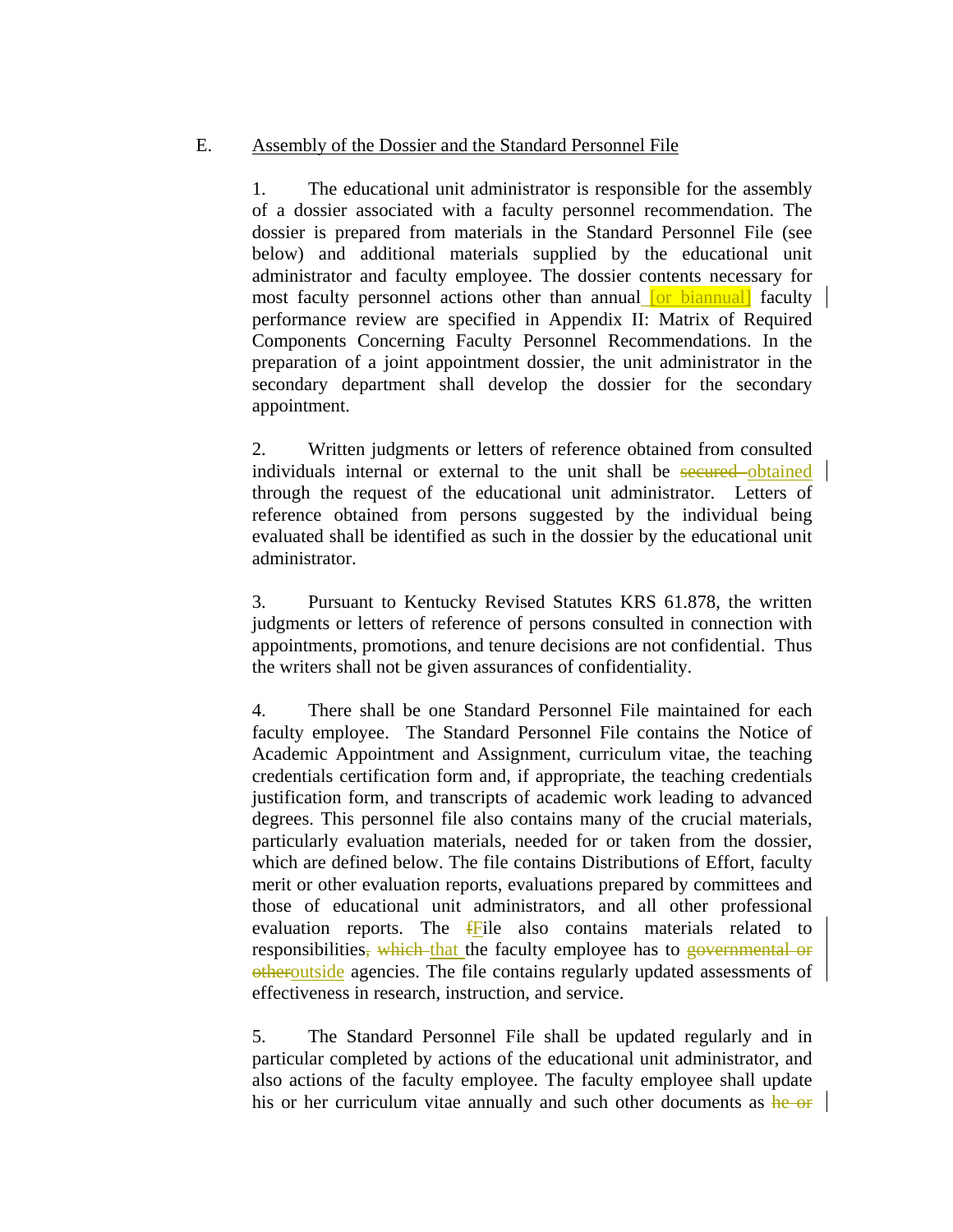shethey deems appropriate. The educational unit administrator shall periodically update files as necessary to keep them reasonably current.

6. Unsolicited materials relevant to professional function may be included in the Standard Personnel File provided the faculty employee sees them and is offered the opportunity to document in this file his or hertheir response to them.

7. The Standard Personnel File shall be kept in the office of the educational unit administrator, or in the office of the dean as deemed appropriate for each educational unit by the dean. No other Standard Personnel File shall be kept. The Standard Personnel File shall always be available to the faculty employee and to such other persons who he or shethey authorizes in writing to see that file. The Standard Personnel File is of course always accessible to the educational unit administrator or higher administrative officer who is responsible for its maintenance and to such administrators superior to him or herthem who request access to the file.

8. The Standard Personnel File may contain communications to or from the faculty employee, solicited or unsolicited letters or memos relating to professional functions, which are not relevant to consideration for promotion or award of tenure. These materials would be included in the dossier sent forward for consideration only if the faculty employee so requests. Why? If they are not relevant, why should they be included? Unsolicited **[in case of solicited, how could the employee know?]** items received by the educational unit administrator may be placed in the dossier provided the faculty employee sees them and is offered the opportunity to insert his or her response into the dossier. No materials other than those described above and specified in Appendix II shall be incorporated into the contents of a faculty employee's dossier by the educational unit administrator or candidate.

F. Consultation with the Faculty in the Educational Unit

1. An educational unit administrator shall consult with appropriate faculty of the unit in preparing recommendations for initial appointments as delineated above, such consultation being in accordance with GR VII.B.5, second paragraph. (See also Appendix I to this Administrative Regulation **[earlier** we simply said "appendix". Consistency.]: Matrix of Required Consultations and Written Judgments.)

2. All letters received from individuals external to the unit shall be made available to consulted faculty employees prior to their providing individual written judgments to the educational unit administrator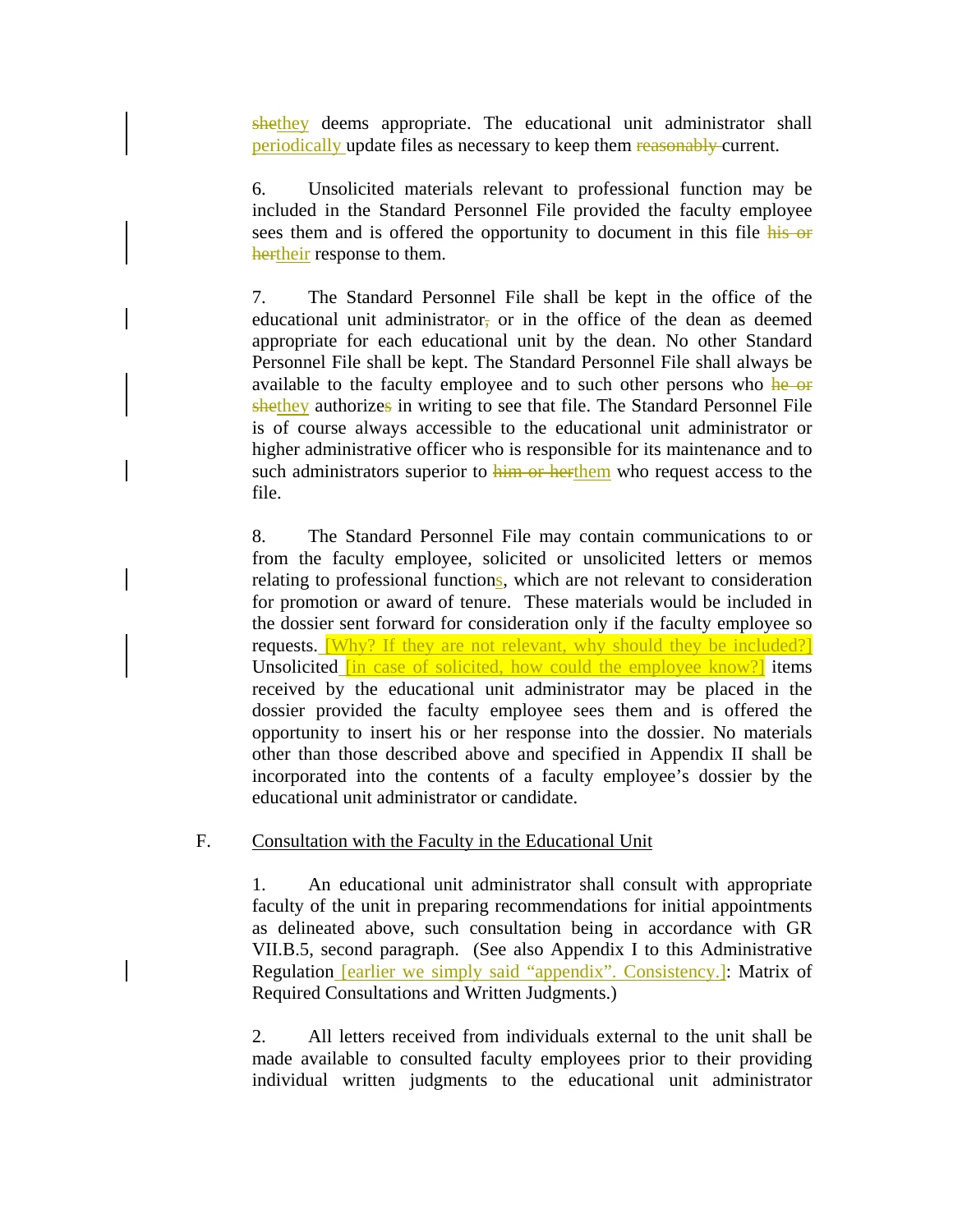regarding a recommendation for an initial appointment, or an initial a [???] primary appointment in a joint appointment.

3. A promotion or tenure dossier shall include a minimum of  $t$ hree-six (6) letters of evaluation from qualified persons reviewers [or evaluators and let's be consistent] outside the University- as  $\Theta$ outside letters are crucial in tenure and promotion reviews. These following provisions apply:

a) The letters shall be obtained by the educational unit administrator directly [what does directly do here?] from appropriately qualified persons selected in part from, and in part independent of, suggestions of the individual being considered for promotion or tenure.

b) At least three (3) of the letters shall come from reviewers selected by the educational unit administrator independent of the candidate.

c) The department faculty shall establish procedures to guide the selection process of those outside evaluators to be identified by the educational unit administrator independent of the candidate. Department faculties shall carefully consider factors that have the greatest bearing on the selection of external evaluationsrs independent of the candidate.

d) Letters from scholars at research-orientedintensive? universities shall be given the most serious consideration. Where appropriate, letters from persons affiliated with prestigious institutes, centers or specialized schools may be included.

e) The letters shall be accompanied in the dossier by a written statement by the educational unit administrator indicating for each letter whether or not the name of the respondent had [has?] been suggested by the individual under consideration and, if known, whether or not the respondent reviewer [or evaluator] had [has?] been a previous faculty colleague or similar scholarly associate of the individual.

f) The educational unit administrator shall request the outside evaluators to return their letters on a date prior to the unit administrator's meeting with or requesting letters of advice from the unit faculty employees to be consulted.

g) The educational unit administrator shall make available to the consulted faculty employees all letters received **not**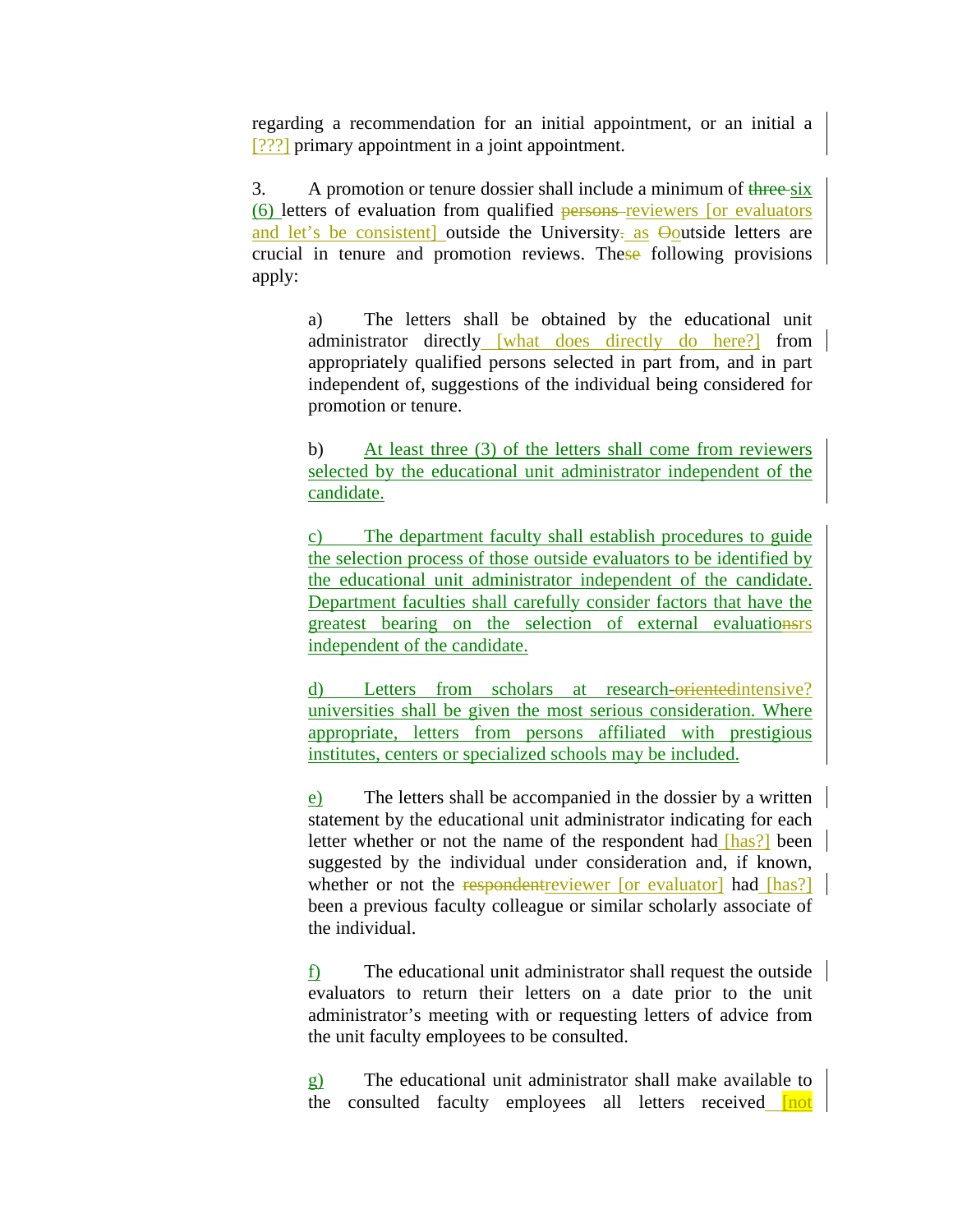enough... perhaps "included"?<sup>[1</sup>] and expect them to read and consider these letters before providing individual written judgments to the educational unit administrator on a recommendation to promote to Associate Professor or Professor, or grant tenure. Letters from individuals external to the unit that are received after the date for submission of written judgments by the consulted faculty employees shall not be included in the dossier, nor otherwise used by any party in the evaluation of the candidate.

#### G. Recommendation of the Educational Unit Administrator to the College Dean

1. The educational unit administrator shall forward the completed dossier, including the educational unit administrator's recommendation, to the dean. Where disagreement occurs between the educational unit administrator and the consulted faculty employees concerning a recommendation, the educational unit administrator must report this difference with adequate documentation to the dean and also notify the consulted faculty employees regarding such action.

2. The educational unit administrator and administers at the level of dean or higher shall neither participate, nor submit a written judgement, in the capacity as a consulted faculty employee of the unit. Associate and assistant Deans, who in the capacity as a consulted faculty employee of the educational unit submit a written judgment to the educational unit administrator, shall not also participate in the deliberative process at the level of the college. **[for associate deans an alternative way would be this:** those assoc/assist deans who normally participate in the promotion process shall not participate at the level of the unit.

## IV. Procedural Steps Occurring at the Level of the College

## A. Completeness of the Dossier

The dean shall review the dossier for completeness **[how about accuracy?]** (see Appendix II) and procedural compliance. If the dossier is not complete or procedurally compliant, the dean shall direct the educational unit administrator to secure the missing materials or establish procedural compliance and, as appropriate, to allow the consulted unit faculty to examine the new materials and contribute new consultative input to the educational unit administrator or to submit new written judgments.

B. Consultation with College Advisory Committee on Appointment, Retention, Promotion and Tenure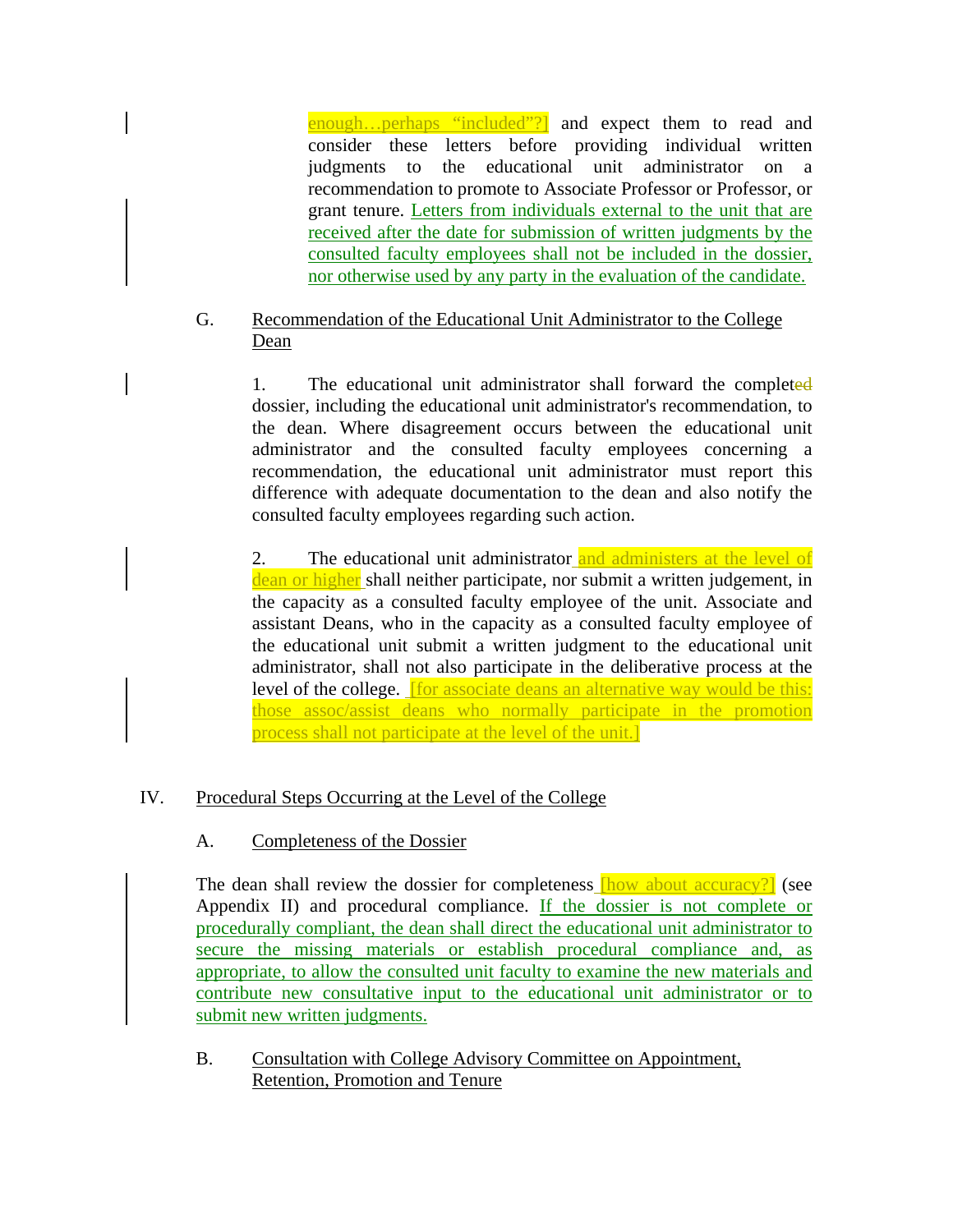1. Each college shall have an advisory committee which is concerned with policy matters and individual cases related to faculty appointments, retention, promotion and tenure. It can be elected by the faculty, or established by the dean after consultation with an appropriate faculty body of the college that is identified by the college faculty in its College Rules document.

2. Prior to making a recommendation or decision on terminal reappointments or non-renewals of appointment, the dean shall provide the dossier to the committee and obtain its written advice.

3. The dean shall also obtain a written recommendation from the advisory committee when:

> a) an assistant professor must be considered for promotion with tenure in the sixth or next-to-last year of the individual's probationary period; **[so in a case of an assistant going up "early"**, no letters are necessary?]

> b) an associate professor must be considered for tenure in the nextto-last year of a probationary period; or,

> c) a professor must be considered for tenure in the first half of a one-year probationary period.

4. It is recommended that such advice consultation [consistency: see title above] also be sought for initial appointments at the associate professor or professor rank. Prior to making a decision to approve or disapprove or to making a recommendation, as appropriate, relative to a proposal to promote or grant tenure, the dean has the option - (except as above) to seek a written recommendation from -the college advisory committee. Why is this part with "initial appointments"? And why is assistant excluded?]

5. A member of a college advisory committee or an Academic Area Advisory Committee shall be excluded from any participation in that committee's consideration of a recommendation initiating from the educational unit in which the faculty employee holds an academic appointment. They shall be expected to participate fully in the unit-level evaluation of those candidates.

C. Actions Taken by the Dean

1. The dean of a college shall make the final University decision to approve or disapprove a recommendation for those actions specified in Appendix III as being delegated to the dean's final **note to self:** what are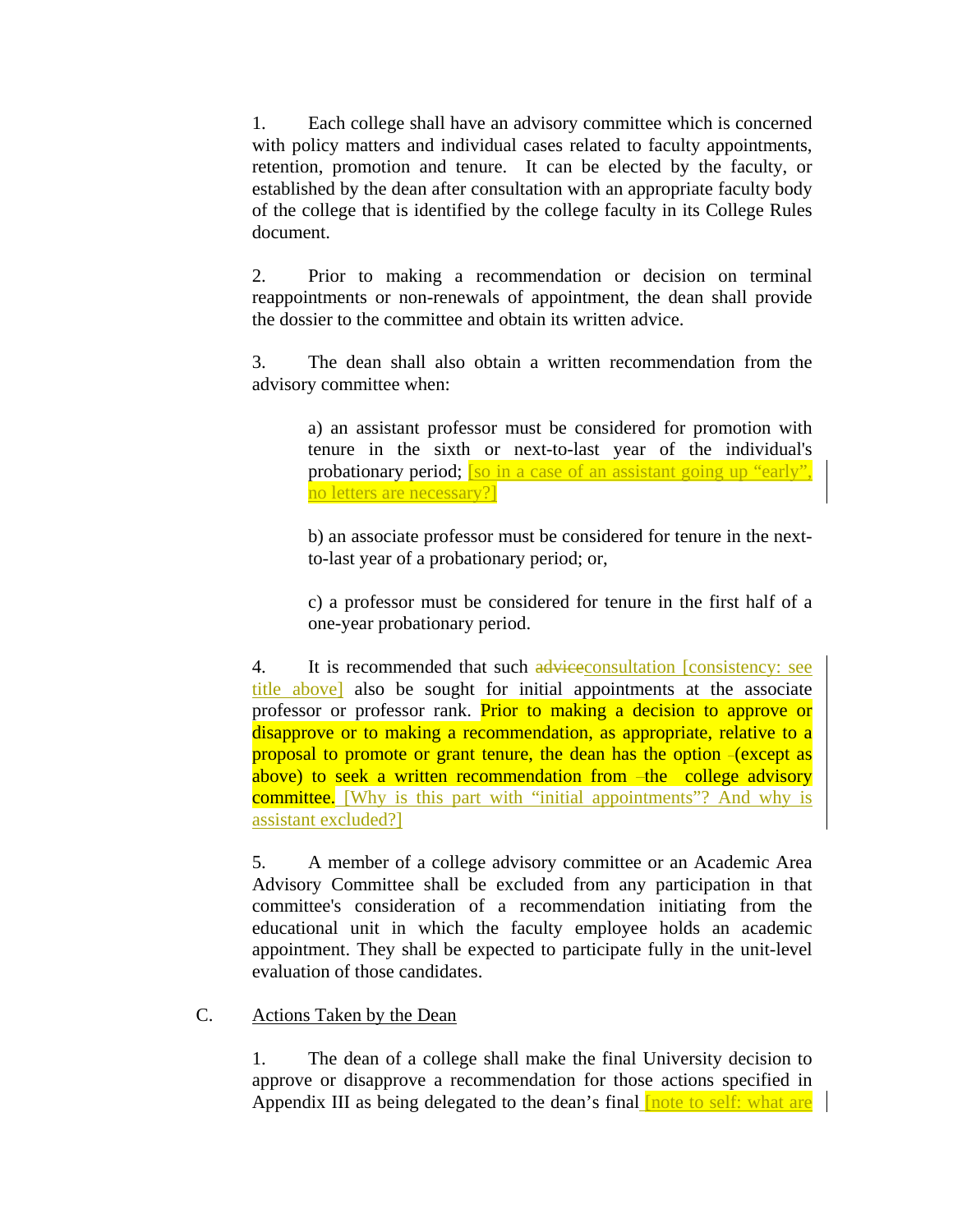those?] authority. The dean shall inform the candidate in writing of the action taken, with a copy to the educational unit administrator, and as specified in Appendix III the dean shall communicate the action taken through the Provost to the President to be reported to the Board of Trustees.

2. If a dean disapproves an educational unit administrator's recommendation for reappointment at any rank and offers a terminal reappointment instead, but the tenured **was the original recommendation** only limited to tenured too? What if it was not? members of the unit faculty reaffirm what if this reaffirmation is not triggered? We need language to at least allow the possibility of the consideration of reaffirmation] their written judgment by majority vote and the educational unit administrator reaffirms his or her positive recommendation for reappointment, the Provost shall refer the matter to the pertinent Academic Area Advisory Committee [And then what? And what about Coll of Law?].

3. In actions for which the dean is not delegated with final approval authority (see Appendix III), the dean shall obtain, as appropriate,  $t$ hea written recommendation from the college's advisory committee, and then act upon the recommendation from the unit. The dossier, including the dean's recommendation and any written recommendation of the college advisory committee, shall be forwarded to the Provost.

## V. Procedural Steps Occurring at the Level of the Provost

## A. Completeness of the Dossier

The Provost shall ensure that the dossier is complete [and accurate?] and procedurally compliant (Appendix II). If the dossier is not complete or if there is procedural noncompliance, the Provost shall direct the dean to secureobtain the missing materials or the procedural compliance and, as appropriate, to allow the consulted unit faculty, the educational unit administrator, the college advisory committee, and the dean to examine the materials and contribute new consultative input or to submit new written judgments or recommendations.

#### B. Recommendations from Academic Area Advisory Committee

## 1. Academic Area Advisory Committee

a) For cases involving tenure, or for either promotion to or initial appointment at the rank of Associate Professor or Professor, the Provost shall first obtain a written recommendation from the appropriate Academic Area Advisory Committee (hereafter, The  $a$ Area eCommittee). The  $a$ Area eCommittee, however, may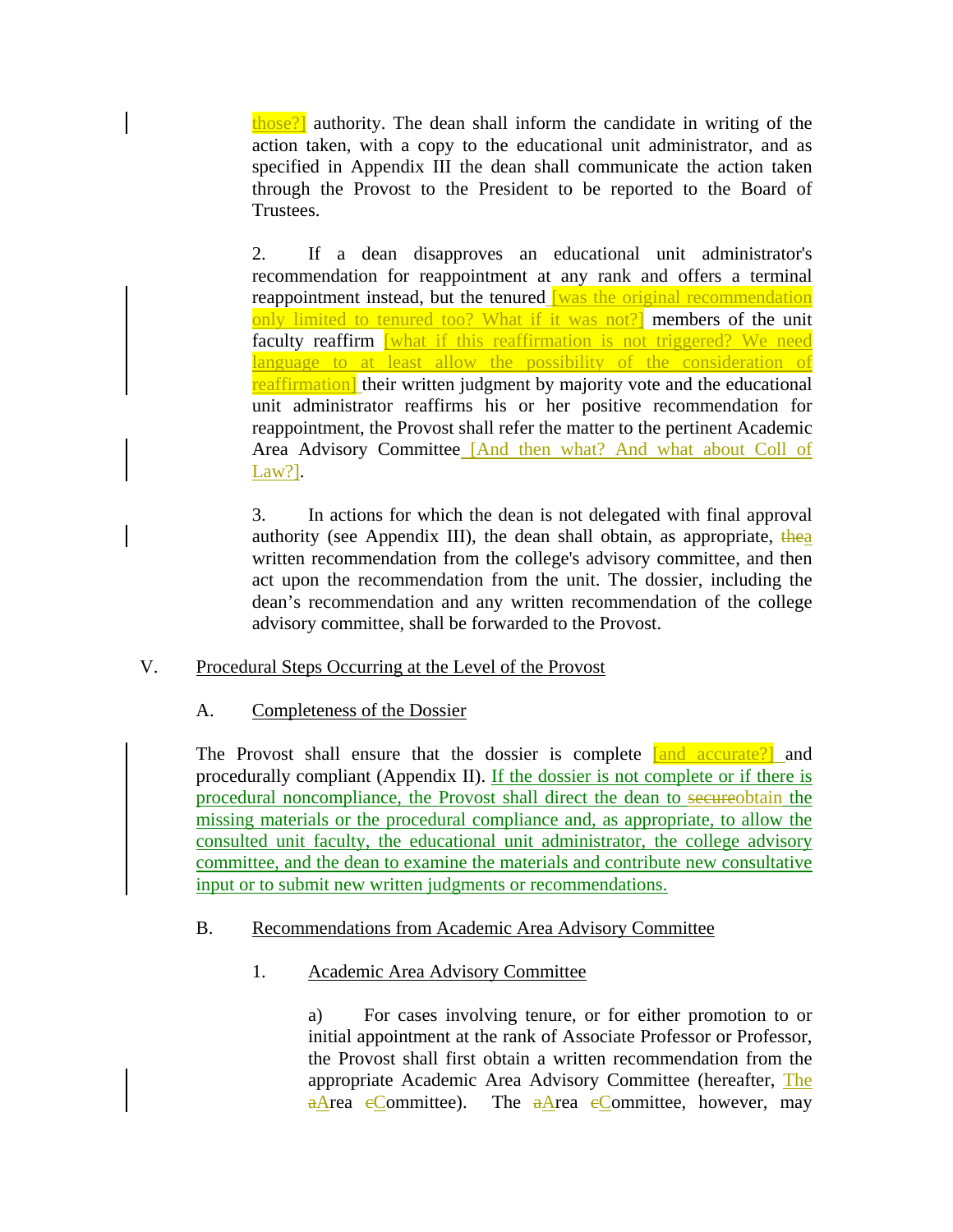request the written advice of an ad hoc committee (appointed by the Provost) for further evaluation before returning the dossier with the ad hoc committee's written advice and the area committee's recommendation to the Provost.

b) For cases in which the Provost has received a dean's recommendation for terminal reappointment of an individual, in contrast to the majority vote of the tenured faculty and unit administrator's concurrence for reappointment, what if faculty is  $+$  and chair and dean are  $-$ ?] the Provost shall refer the matter, including the dossier, to the appropriate  $a$ Area  $e$ Committee (or to an *ad hoc* advisory committee appointed by the Provost for this purpose [but earlier this ad-hoc option was not allowed.]). The committee in its deliberations shall address itself to the individual's scholarly potential, ability as a teacher, and other professional qualifications indicative of a probable eventual tenured appointment and shall submit a written recommendation to the Provost.

#### C. Actions Taken by the Provost

1. The Provost shall make the final University decision to approve or disapprove a recommendation concerning Visiting Title Series faculty and promotion to Senior Lecturer. The Provost communicates approval through the President to the Board of Trustees and the substance of his or her final action (approval or disapproval) to the candidate in writing with a copy to the dean and the educational unit administrator.

2. For cases in which the Provost has received a dean's recommendation for terminal reappointment of an individual, in contrast to the majority vote of the tenured faculty and educational unit administrator's concurrence for reappointment  $\frac{q}{q}$  again, what is faculty + and chair and dean are  $-$ ?, the Provost will consider the dossier, including the recommendation of the area (or *ad hoc*) committee, and either approve the proposal for reappointment and report the action through the President to the Board of Trustees, or disapprove and stop the proposal and inform the candidate in writing with a copy to the dean and the educational unit administrator.

3) In actions for which the Provost is not delegated final approval authority (Appendix II), the Provost shall obtain any required recommendation from the area committee and then render a judgment. If the Provost concurs with the positive recommendation of the dean, the Provost shall forward the dossier, including his or her positive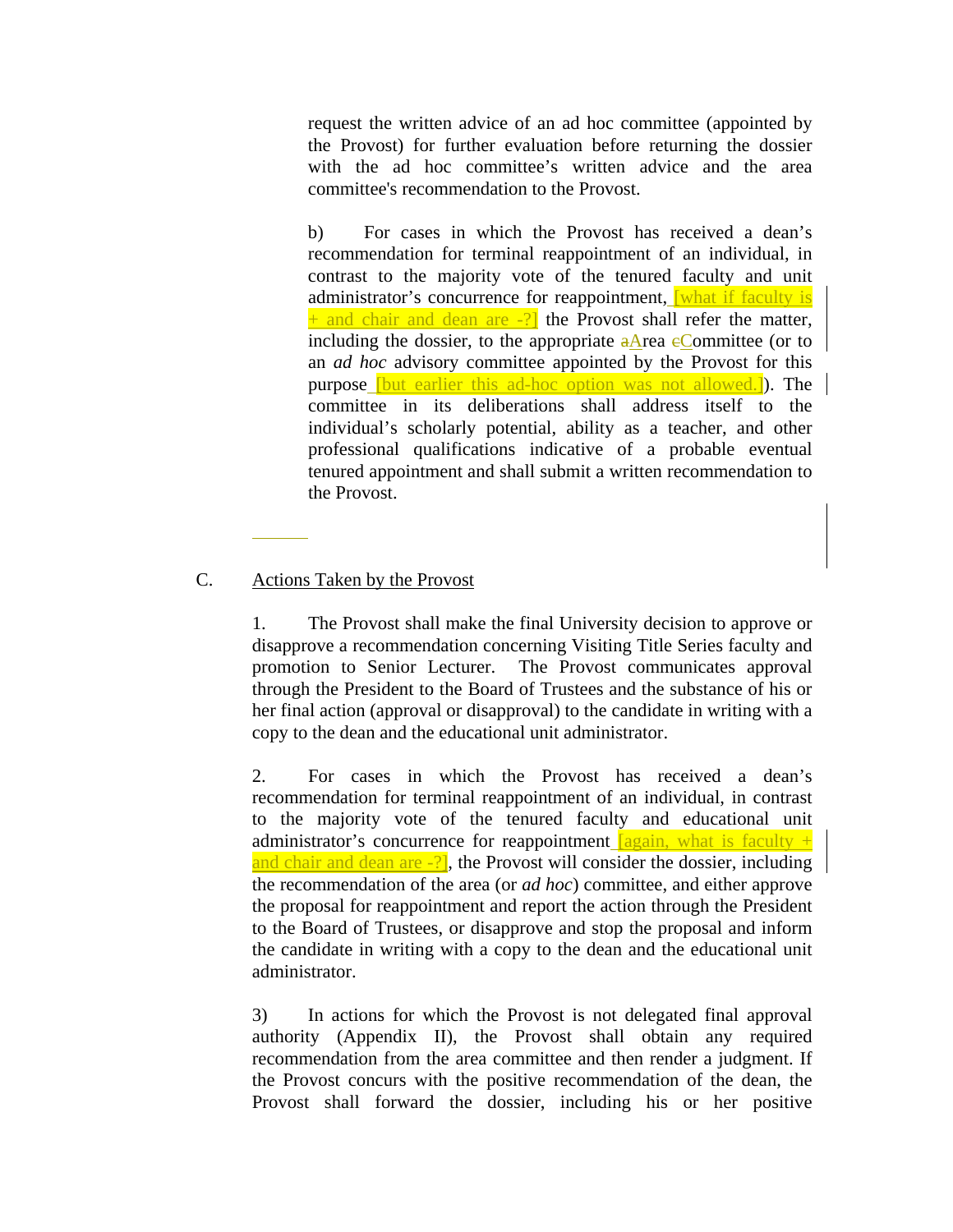recommendation and any letters from the area committee, to the President. If the Provost disapproves the positive recommendation of the dean, the Provost shall stop the **proposal** procedure and inform the candidate in writing, with a copy to the dean and the educational unit administrator. **[is**] this then final disapproval by the provost?] If the Provost concurs with the negative recommendation of the dean regarding promotion to Professor, the Provost shall inform the candidate in writing, with a copy to the dean and the educational unit administrator **[final disapproval?]**. If the Provost rejects the negative recommendation of the dean regarding promotion to Professor and decides to support the promotion, the Provost shall forward the dossier, including his or her positive recommendation and any letters from the area committee, to the President.

## VI. Procedural Steps Occurring at the Level of the President

If a positive recommendation is forwarded to the President, the President will either approve the proposal and make a positive recommendation to the Board of Trustees for final action or disapprove and stop the proposal and inform the candidate in writing with copies to the Provost, dean and educational unit administrator.  $\sqrt{\frac{4 \text{what if a neg recomm is}}{n}}$ given to the prez?]

VII. Procedural Steps Occurring at the Level of the Board of Trustees **[how could an** AR tell the board what to do? Maybe a reference to the proper GR is appropriate here. Or perhaps we should use an "informational" language here, such as using "will" instead of "shall".]

A. The Board of Trustees shall take final action on the proposal by approving or disapproving the President's recommendation. The President, through the Provost, shall inform the candidate in writing of the Board's action with a copy to the dean and the educational unit administrator.

B. The Notice of Academic Appointment and Assignment form constitutes the official appointment record and contract. With the exception of salary the precise terms and conditions covering each appointment shall be stated in writing on that form. The contract, including salary, becomes final when it is approved by or reported to the Board of Trustees. **[but there is no salary there?]** Notice of reappointment for tenure-eligible faculty shall be in the possession of the appropriate administrative officers and the appointee at least three months before the renewed appointment begins, when possible, or at the earliest date feasible in view of budget considerations. It is the responsibility of the Provost to insure ensure compliance with this regulation.

C. Previous full-time service with the rank of Instructor or higher at another institution of higher learning may be counted as part of the probationary period as negotiated between the appointee and the dean prior to initial appointment. The ending date of the probationary period in a tenure-eligible appointment shall be